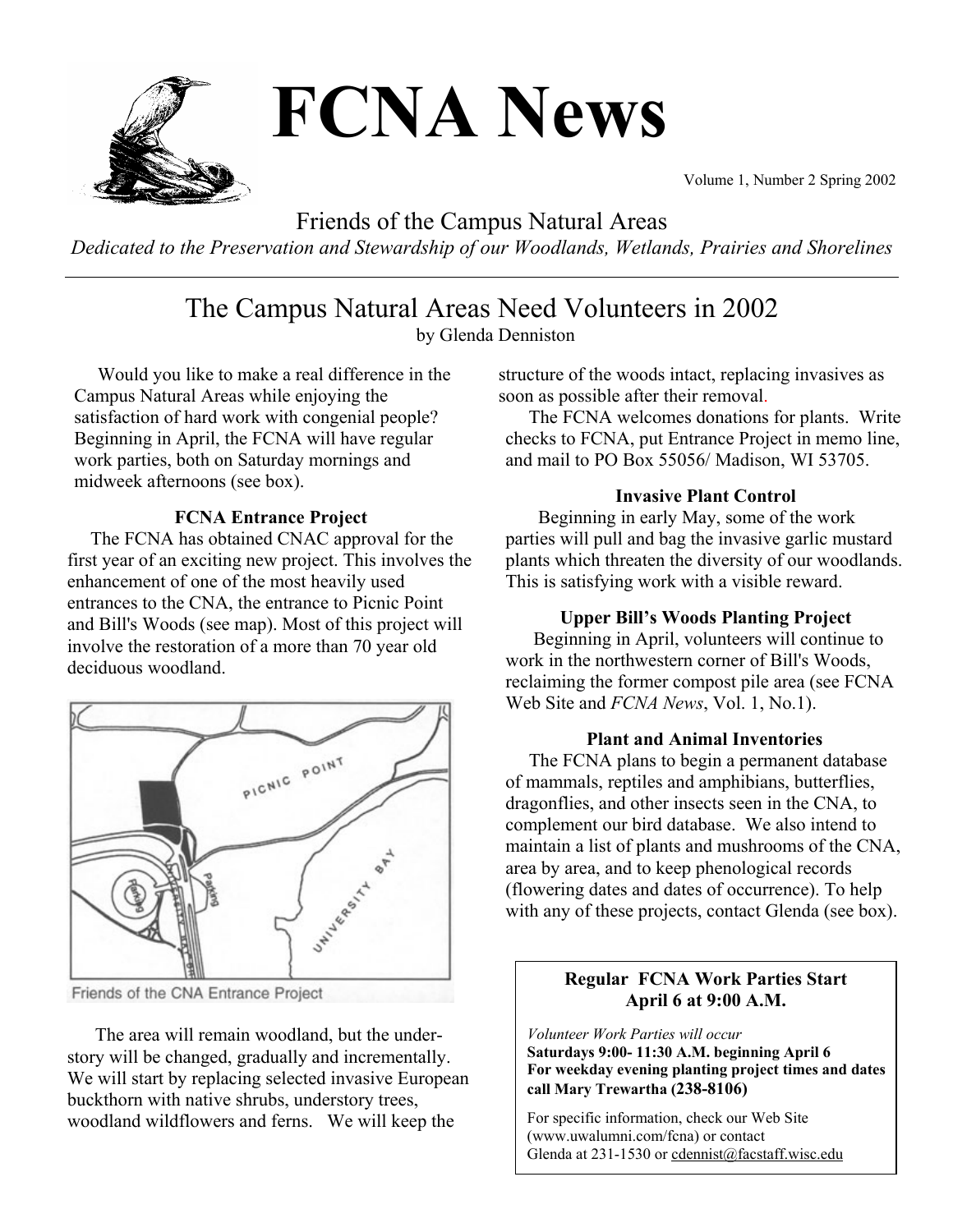**Friends of the Campus Natural Areas**  P.O. Box 55056 Madison, WI 53705

e-mail: rlenehan@chorus.net

www.uwalumni.com/fcna

### **Officers**

**President**:

Jane Camerini 608-233-1802 jrcameri@facstaff.wisc.edu

**Vice President**: William Muehl 608-238-7611 muehl@mailbag.com

**Treasurer**: Tad Pinkerton 608-233-1623 tad@doit.wisc.edu

**Secretary**: Roma Lenehan 608-238-5406 rlenehan@chorus.net

### **Committee Chairs and Contacts**

**Funding Committee**  Tad Pinkerton 608-233-1623 tad@doit.wisc.edu

**Nominating Committee**  Richard McCoy 608-233-5706 rmccoy@facstaff.wisc.edu

**Outreach & Newsletter Comm**. Roma Lenehan 608-238-5406 rlenehan@chorus.net

**Volunteer Committee Contact** Glenda Denniston 608-231-1530 cdennist@facstaff.wisc.edu

#### **Additional Directors:**

Blair Mathews Dan Doeppers Henry Hart Tom Helgeson Susan Slapnick William Mann Mary Trewartha

> **Friends of the CNA**  is a  $501(c)(3)$  non-profit organization

Field Trips and Workshops

Additional Field Trips (plant, butterfly) will be posted on the FCNA Web Site: www.uwalumni.com/fcna

# **Beginning Bird Workshop** (2 parts)

April 25 (Thursday) 7-8 P.M. (Part 1)

Introduction to common birds of the CNA, concentrating on birds easily seen in the Gardens, with an introduction to binocular use. Please bring binoculars if you have them. Some binoculars will also be available to borrow. Leaders: Jill Feldkamp and Roma Lenehan. Location: Eagle Heights Community Center

## April 27 (Saturday) 9-10 A.M. (Part 2)

Introductory bird walk through the Gardens and adjoining areas. Time will be spent looking for common birds and talking about identifying field marks. Please bring binoculars if you have them. Some binoculars will also be available to borrow. Leaders: Roma Lenehan and Jill Feldkamp. Location: Entrance to the Eagle Heights Community Gardens. For additional information on the workshop, call Roma (238-5406).

# **Warbler and Spring Migrant Bird Walk**

May 15 (Wednesday) 7-9 A.M. (with the possibility of extending) While we will concentrate on seeing Warblers through the leaves, we will look for any spring migrants. Leader: Roma Lenehan (238-5406). Location: Frautschi Point Entrance

# **Madison Audubon Field Trips to the CNA**

 (For specifics (time and place) about Audubon Trips, call 255-2476 or check *The Audubon Caws* or their Web Site: www.madisonaudubon.org)

**Warbler Walk at Picnic Point** April 30 (Tuesday) Leader: Ken Barmore

**Warbler Walk at Picnic Point** May 2 (Thursday) Leader: Willy Hutcheson

**Birding Picnic Point**  May 4 (Saturday) Leaders: Richard Clark and Roma Lenehan Location: 1918 Marsh Parking Lot

## **Fall Birding at Picnic Point**

Sept. 7 (Saturday) Leaders: Roma Lenehan and Jill Feldkamp Location: 1918 Marsh Parking Lot

**Bird Banding at Picnic Point** Sept. 14 (Saturday) Leader: Mara McDonald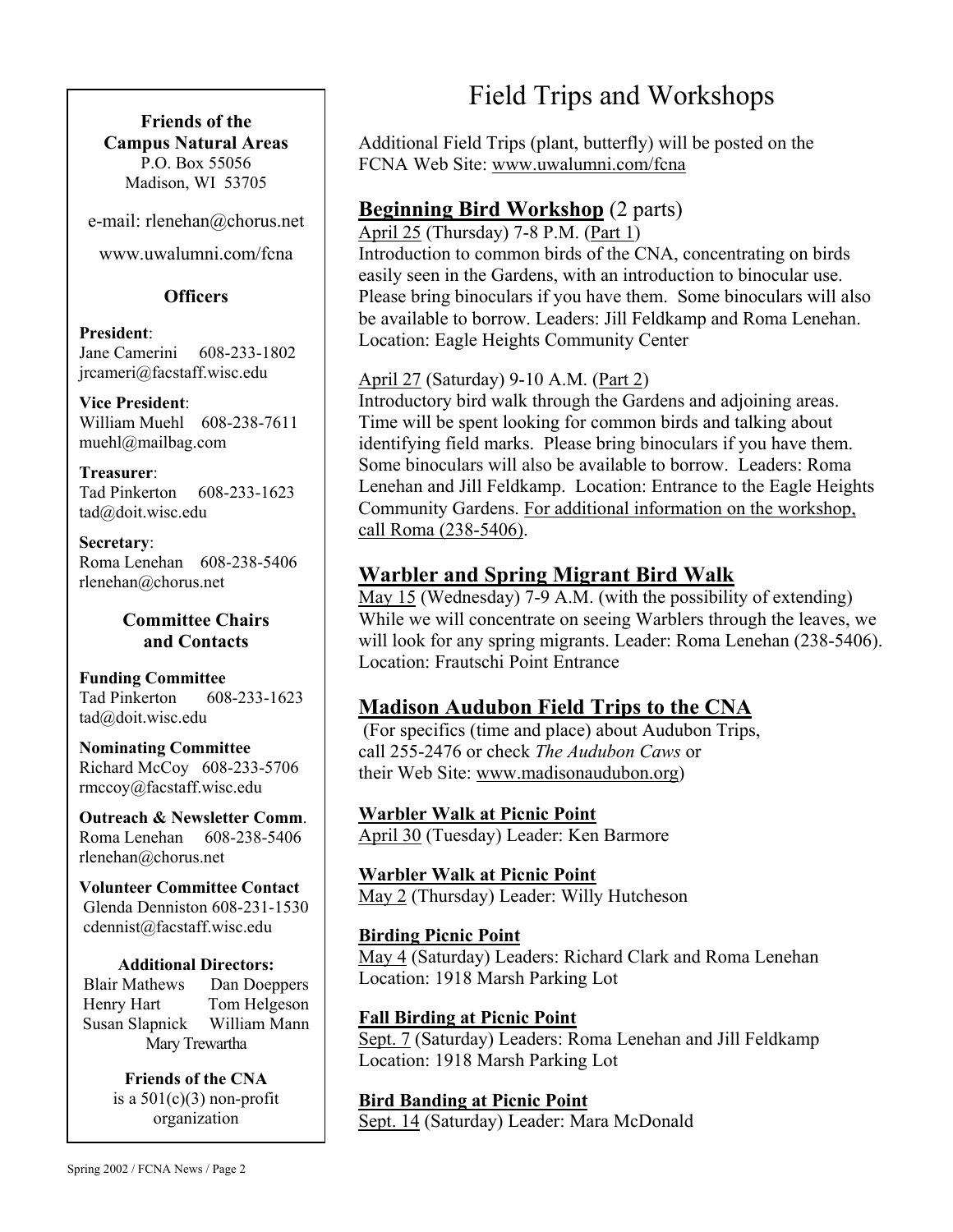# Tent Colony Chronicles, Part I

by Jane Camerini

 A small part of the Campus Natural Areas was the site of the much beloved Camp Gallistella, a summer residence program for UW students for fifty years. The camp, also known as the Tent Colony, was located along the lakeshore west of Frautschi (Second) Point and east of the small parking lot known as Angler's Cove. It all began in the summer of 1912, when a group of agriculture students asked for permission to camp along the shore of Lake Mendota while they attended summer school. They approached the Director of Summer Sessions, Scott Goodnight, with their proposal. Goodnight (who later became a controversial Dean of Men) saw promise in their plan, remarking that camping along the lake would provide "cheap and salubrious accommodations," to students who could not otherwise afford to attend summer school.

 Then President Van Hise and the Board of Regents used the proposal as a tool in their struggle to convince the faculty and the local press that their purchase of George Raymer's farm, while costly, would benefit the educational mission of the University. The idea of a tent colony came at the heels of an investigation into the purchase, providing the administration with a creative idea for a housing program that would help to mitigate criticism. In 1913 the Board of Regents approved Goodnight's proposal, relieving some of the pressure of housing for the expanding summer sessions.



Tent Colony family, 1915. Courtesy of the UW Archives, Photo Series 20/5

 In 1913, Goodnight made arrangements for a permanent colony along 500 feet of the lakeshore west of Frautschi (Second) Point. He oversaw the construction of 18 wooden platforms on which students could pitch tents or build temporary structures at their own expense. The University charged a \$5.00 residence fee and provided two wells, privies, a study hall, a pier, and electric lines which supplied only the study hall and the old cottage which was already on the land. That first summer, eight families and several single men survived the rainy, buggy, poison-ivy ridden season. They walked, biked, or used a local ferry service (\$0.20 each way) to commute the three miles to campus.

 In spite of the rustic accommodations, the colony became increasingly popular. After the First World War, Superintendent of Buildings and Grounds Albert Gallistel and his wife Eleanor resided in the old cottage and became supervisors of the colony. She directed the day to day management of the colony, had the only telephone in the area, and maintained year-round correspondence with summer residents. The colony provided a very inexpensive way for a student, typically a teacher taking graduate courses, to house his or her family while pursuing a degree. By the early1930s, the Tent Colony housed about 200 people, 60 of whom were children. New platforms were added yearly, and the residents of the colony formed their own government, which included a mayor, clerk, treasurer, constable, athletic director, postmistress, and alders from each ward of the colony. A heart-felt community spirit arose among the residents, with many of the families returning summer after summer. (More on life at the colony and its closing in the next *FCNA News*.)

**Sources**: Prof. Thomas Brock's Personal Archives, UW Archives, and an unpublished, undated manuscript entitled *A Niche in Time* by Richard McCabe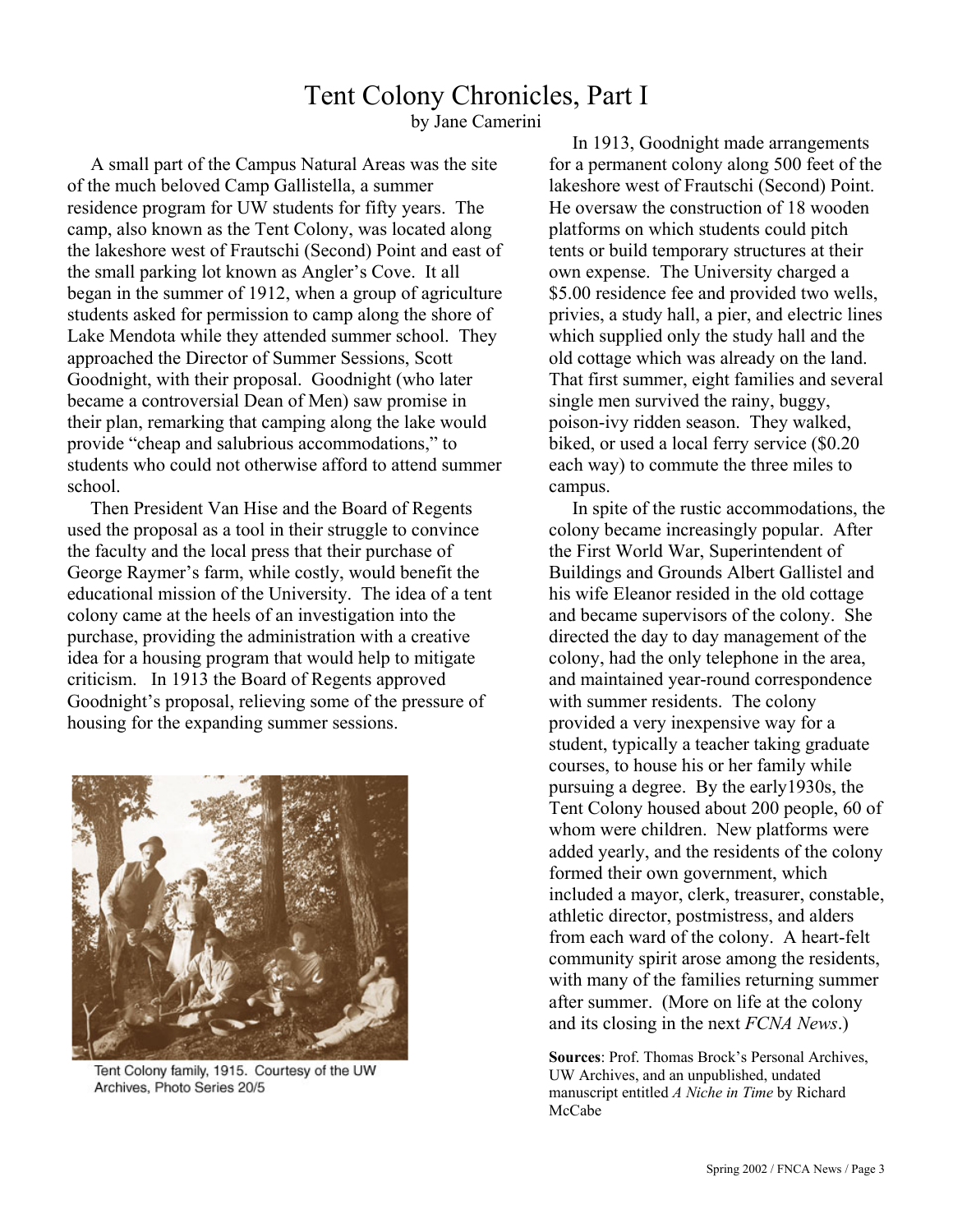# Thank You from the FNCA Board

The Board of Directors of the Friends of the Campus Natural Areas (CNA) wishes to thank the many people who enabled the formation of the new Friends of the CNA organization. Without them the organization would not exist.

In addition, the Board would like to specifically thank

**Ben August** who developed the Friends of the CNA Web Site. His technical skill and artistic ability combined to create a beautiful and useful Web Site. He spent hours reformatting the Newsletter and Bird Checklists so that they could be viewed on the Web.

**Tom Brock** who supplied the initial 300 names for the potential membership mailing list. This list of interested people enabled the success of our membership drive. His map, now on the Friends' Web Site, illustrates the areas and the trails of the CNA. His brochure, included in our membership mailing, familiarized prospective members with the CNA. He and his wife, Kathie, continue to support the new Friends group in a wide variety of ways.

**Cathie Bruner**, the Manager of the Campus Natural Areas, who provided endless hours of time to the new Friends of the CNA group. Her unflagging support has been a source of encouragement to the Board. In addition, her multiple lists of people involved in CNA activities provided many potential and actual new members.

**Kandis Elliot**, a biological illustrator, who created the line drawings that were used for the Friends of the CNA outreach materials. The Board is especially grateful for the use of the Green Heron drawing that has become our de facto logo. Her spectacular owl is on the "Welcome" page of the Friends' Web Site. **Steven E. Grimm**, an attorney with Axley Brynelson, who provided advice and filled out the paperwork necessary for obtaining 501(c)(3) non-profit status pro bono. The Board appreciates his generous gift of time and talent.

## **Members and Donors**

#### **Patron**

Deborah Ahlstedt Edward C. Bottemiller Helen and Erv Bruner Ann B. Burgess Jane and Ugo Camerini Diane and Robert Dempsey Carter and Glenda Denniston Emily H. Earley Robert M. Goodman Roma Lenehan Karen and Blair Mathews Richard W. McCoy Jean and Walter Meanwell Mr. and Mrs. Tad Pinkerton John Crowley and Erin Riley Harriet Riley Lorraine and Gary Roberts Mary and Mark Trewartha Margaret Van Alstyne Dorcas Volk Diana S. Webb

### **Steward**

Duane and Aleta Barmore Kathie and Tom Brock Cathie Bruner Kelly and Mayre Lee Clifton Clyde R. Ferguson Henry C. Hart Mr. and Mrs. Tom Helgeson Hugh H. Iltis Brian Joiner Charles and Pat Koval Mr. and Mrs. Henry Lardy Richard and Nancy Lindroth Molly McDermott Pat Tuckwell and Bill Muehl Ellie and Earl Munson Ann Nelson John Neu Robert O. Ray Annetta Rosser Jobelle Shands Louis and Elsbeth Solomon

Anne Altshuler / David Sulman Daniel Wallace Peg and Ron Wallace Jane H. Wood

#### **Household**

Sally and Richard Bilder Peter and Eleanor Blitzer Curt and Arlys Caslavka Josh and Flo Chover Gwen Drury and Will Clifton Pat Connors Elsa and Andrew Crummy Stanley Dodson Wilma Ross and Richard Gourse Connie Grogan Mr. and Mrs. Richard Hansen Nancy and Jack Heiden Lee and Rosemary Jones Ronald and Barbara E. K. Klein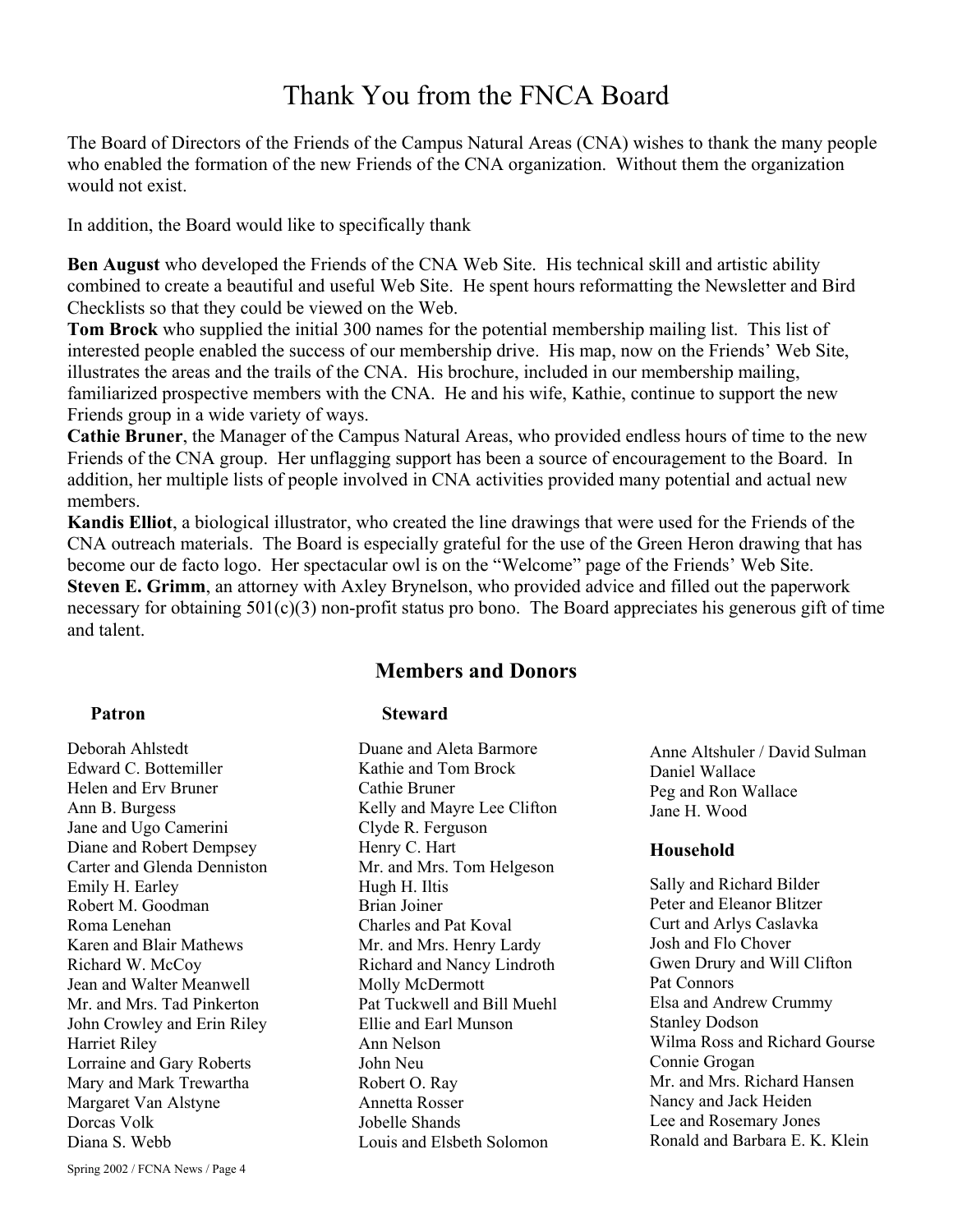Bobbie Krinsky Dave and Marge Lyford William Mann Peter and Mary K. McCanna Katherine Noonan Buzz and Kit Nordeen Eugene Roark Dolly Schoenberg Larry Shanahan George and Joan Shands Jeanne and Joe Silverberg Martin and Steve Ventura Vukelich-Austin Family Sarah Aked and Lillian Yatvin

#### **Individual**

Dr. Joyce J. Bartell Violet M. Bartell Jill Baum Patricia Becker Gloria Berman Jan H. Blakeslee Willis Brown Mrs. R. C. Buck Karen A. Carlson Jane de Broux Doris Dubielzig Kathi Dwelle Daniel Einstein Kerry Ervin Marty Evanson Rose Fahien Jill Feldkamp Kennedy Gilchrist Jerry Haiar Helen Hay Signe Holtze Evelyn Howell Merry Hunter

Frances Hurst Michael J. Jaeger Miye Kanazawa Kafryn W. Lieder Helen C. Lodge Bev McKelvey Walter Meanwell Michelle Milbauer Lisa Munro Margaret Nellis Barbara S. Nodine John Ottinger Wayne R. Pauly Jean M. Peters Audrey Ready Pat Remington Robin E. Rider Sally Rowe Gail Shea Tom Sinclair Susan Slapnick Sandy Stark Mary Staten Elizabeth Steinberg Carol H. Tarr Rayla Temin Constance F. Threinen Jan Tymorek Philip Wand Mary Janet Wellensiek Jack C. Westman Carolyn Wilson Tom Wise

#### **Student**

Eric Maczka David Shiffert Jason Van Driesche

# **Generous Donor Matches Membership Donations**

A very generous anonymous donor has matched each individual membership donation up to \$100.00. Since October the donor has given a total of \$5,380.00 in matching funds.The donor will continue to match new memberships and increases in membership up to a total gift of \$10,000.00. This gift will be used to establish a Special Fund that the Friends can use for the long-term benefit of the CNA.

### **Announcements**

#### **Bird Banding at the Biocore Prairie**

 Mara McDonald, together with a team of volunteers, will be banding birds at the Biocore Prairie as soon as the weather gets warm enough. They will band most weekends from spring through fall when the weather is appropriate (over 50 degrees and not raining).

Their goals are to track changes in bird populations as the old field is restored to prairie, to contribute data to the long-term U.S. Fish and Wildlife database that allows tracking population and behavior changes, and to teach students and community members about birds and bird banding.

Mara welcomes new volunteers interested in learning about bird banding. She will train them in handling and banding birds. She also invites individuals and groups to come and observe the birds and bird banding.

 For more information about volunteering or observing, please contact Mara at mamcdona@facstaff.wisc.edu or call 274-2534.

#### **The FCNA Welcomes Submissions to its Newsletter and Web Site**

The FCNA welcomes the submission of articles and announcements for *FCNA News*. We encourage people to share their checklists and other relevant CNA materials on the FCNA Web Site. For information on submitting material, call Roma Lenehan at 238-5406 or send your articles or checklists to rlenehan@chorus.net.

#### **Land Trust Name Change**

The Dane County Natural Heritage Foundation has changed its name to the **Natural Heritage Land Trust**. Its Web address has changed from www.dcnhf.org to **www.nhlt.org**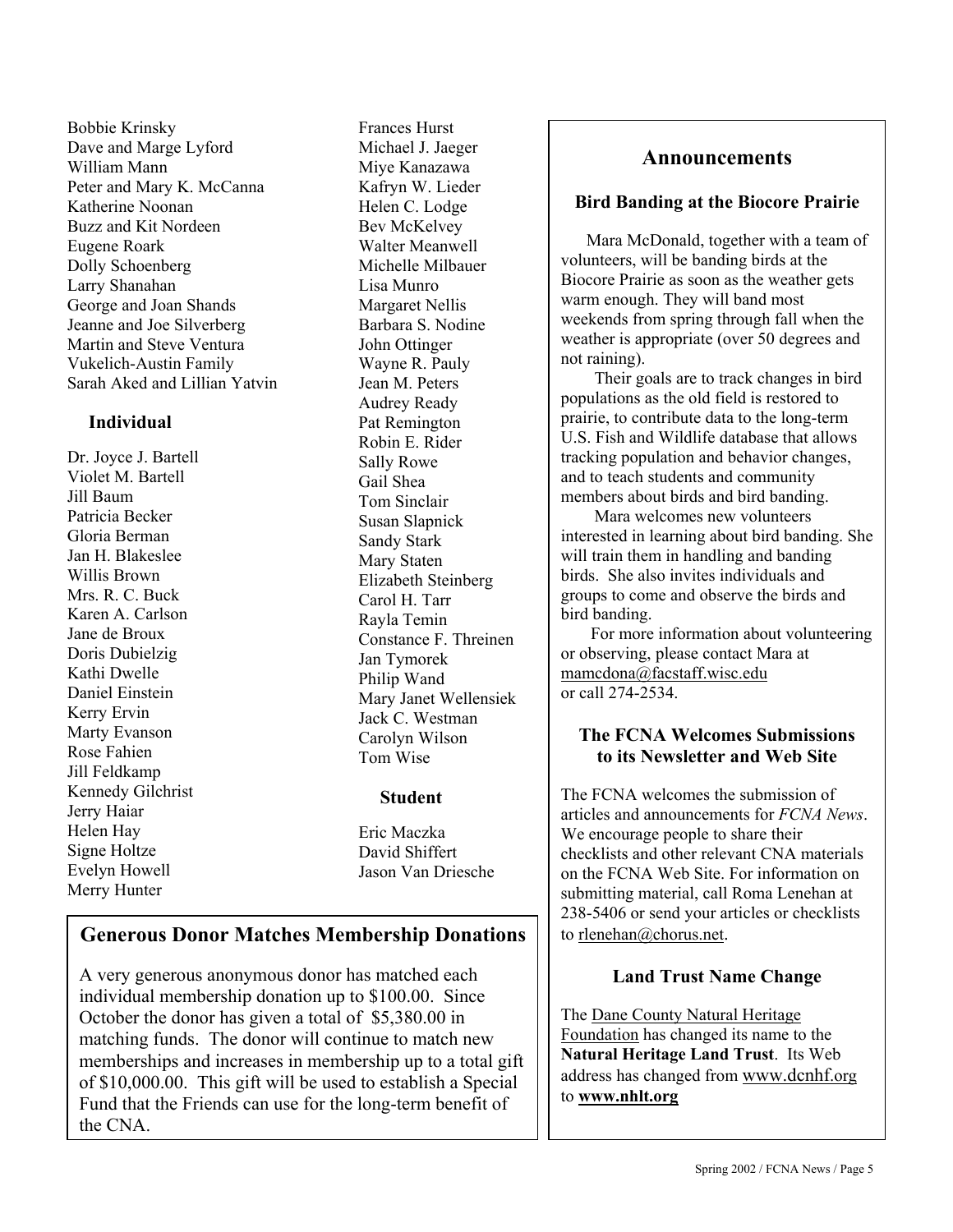

An Overlooked Insect: the Dragonfly

by Jill Feldkamp

 On walks in the Campus Natural Areas, most of us have probably noticed long slender and colorful bugs, like winged darning needles, hovering in the air, often over the water. We recognized them as dragonflies and walked on. Now perhaps it's time to take a closer look at this marvelous creature.

# **Meet the Insect**

 Of the order Odonata, dragonflies have three body parts: head, thorax, and abdomen. Their six legs and four wings also characterize them. They pass through several stages before they appear as the winged creatures that we see about rivers and ponds. Eggs, laid in or near water, hatch into larvae. "Odonata" means "toothed jaws." These small insects are tough predators. In fact, in the larval state, they are the top of the food chain in ponds and streams, after the fish.

 At the appropriate time, the larvae undergo a metamorphosis and become the familiar dragonfly that we notice. The newly hatched dragonfly, known as a teneral dragonfly, moves away from the water to mature. At this stage in life, it is very susceptible to predation from creatures, such as birds. When mature, the dragonflies return to the water to mate and the cycle begins again.

# **Where are they now?**

 Certainly if you walk the Campus Natural Areas now, you will not see any dragonflies. So just where are they? Most are overwintering in the larval state, but one common Wisconsin species, the Common Green Darner, has migrated south for the winter. Dragonflies can begin to appear as early as April, but the best time to see dragonflies in the CNA is from June through September.

# **Dragonfly Watching**

 Your search for dragonflies will be greatly enhanced by a pair of close-focusing binoculars. Ideally the binoculars should be able to focus at a distance of 8 feet, and 4 feet is even better. Once you have spotted a dragonfly, to know what species it is, consult a guidebook, such as *Common Dragonflies of Wisconsin* by Legler and Westover (available from the author) or *Dragonflies through Binoculars* by Dunkle.

 Within the CNA, recommended places to check for dragonflies include the 1918 Marsh and the Biocore Prairie. If you want to see dragonflies in the CNA, it is best to look on a sunny day.

# **Expected Dragonflies in the CNA**

 In Wisconsin, 110 species of dragonflies have been recorded. Some common local species to expect to see in the CNA include Common Green Darner, Black Saddlebags, and Twelve-spotted Skimmer. Common Green Darners fly constantly, but their green thorax and bright blue abdomen are easily recognized. The dark wing spots near its body make the Black Saddlebags appear to carry saddlebags, hence its name. This tiny insect can fly at 17 miles per hour. The Twelve-spotted skimmer gets its name from the three dark spots found on each of its four wings. Three other common dragonflies are Common Whitetail, White-faced Meadowhawk, and Widow Skimmer.

 Dragonflies can indicate the health of a body of water. They are adversely affected by pollution and pesticide runoff. Since they eat lots of insect pests, like mosquitoes, we ought to keep the habitat healthy for dragonflies.

## **Methods of Improving Water Quality and Decreasing Erosion Being Studied**

Urban storm runoff brings sediment and excess nutrients, such as phosphorus and nitrogen, as well as causes erosion problems in the CNA. An especially dramatic example of storm water erosion can be observed around the Angler's Cove Parking Lot in North Shore Woods. In addition to causing Lake Mendota to be less inviting to a diverse aquatic community, the nutrients in this runoff cause unpleasant summer blooms of algae.

 CNA staff and UW classes will be cooperating with the Wisconsin Department of Natural Resources and soil conservation experts from Dane County to develop plans to decrease and slow down storm water runoff and prevent erosion.

 If you would like more information on or to become involved in solving these storm water issues, see the Projects section of the FCNA Web Site at www.uwalumni.com/fcna or contact Cathie Bruner at cbruner@fpm.wisc.edu or 265-9275.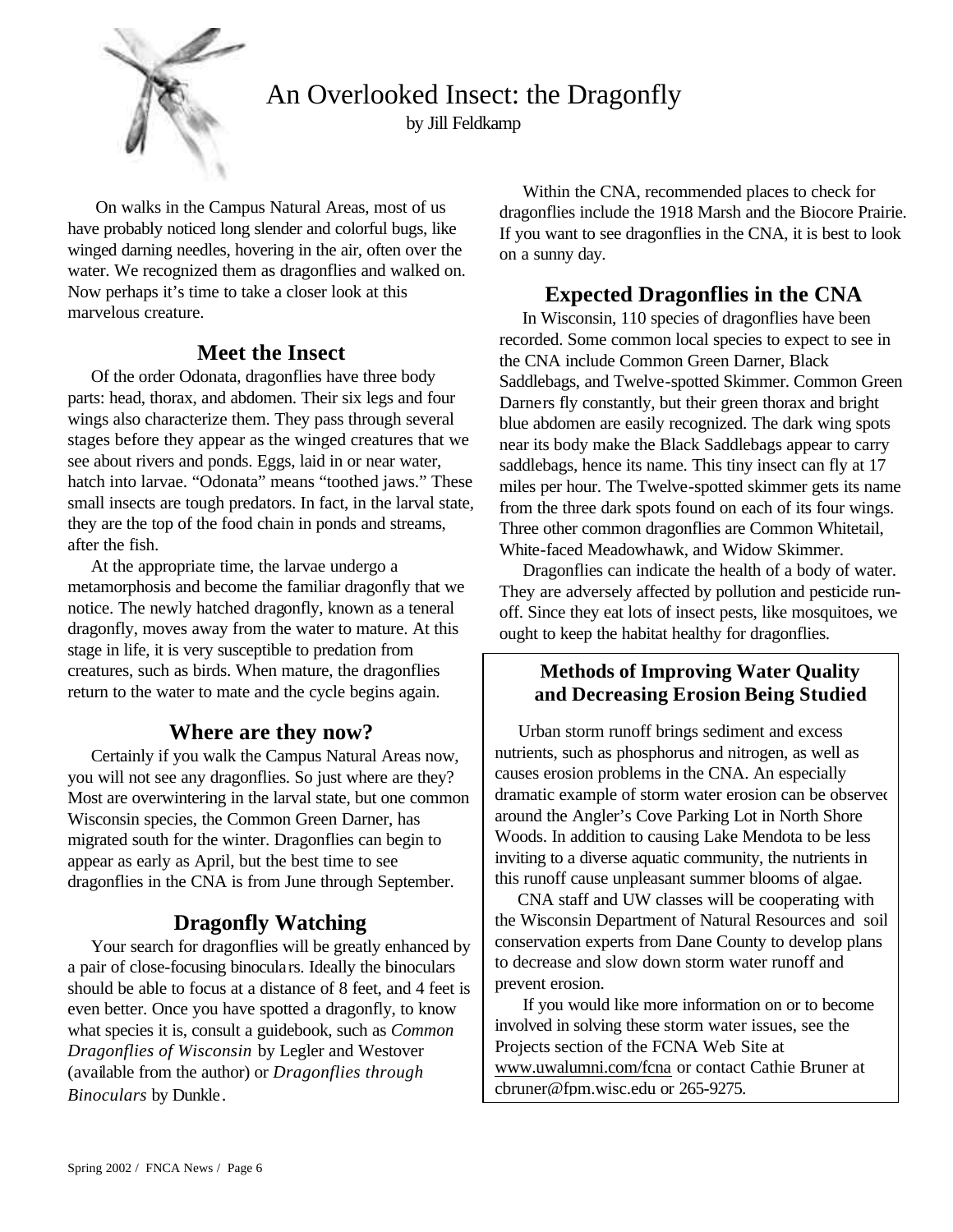# Eagle Heights Woods

by Roma Lenehan

The Eagle Heights Woods area has long attracted people such as school children looking at the beautiful spring wildflowers, University researchers studying woodland communities and succession, Madison residents enjoying carriage rides, and Native Americans visiting a sacred area.

 Eagle Heights Woods is a 34-acre oak woodland at the west edge of the Campus Natural Areas between the Village of Shorewood Hills and the Eagle Heights Apartments. The Woods is on a bluff that rises 150 feet above Lake Mendota, providing spectacular views in the winter. This Woods, which has never been logged, has a relatively diverse plant understory community including many wildflowers.

#### **History of Human Use**

Native Americans used this area for a long period of time. About 1000 years ago three effigy mounds were made at the top of the bluff (Daniel Einstein, pers. com., 2002). These mounds survived settlement, unlike hundreds of other mounds around Madison's lakes. Later, Ho-Chunk Indians believed that a spirit horse lived on the top of the bluff. They visited this sacred site "to gain the inspiration and power of the spirit horse" (Brock, 1995).

 After settlement, people continued to visit the area. George Raymer, who bought Eagle Heights Woods and adjoining areas in 1887, built the several carriage drives and generously opened them to the public. Several years later the "Raymer Drives" were incorporated into the new Madison Park and Pleasure Drive Association holdings. The wooded footpaths are all that remain of these early carriage drives.

 In 1911 the University purchased the Raymer land, only to trade the Woods to Edward Young in 1939 for Picnic Point. Young cleared an area at the top of the bluff, but died before his planned house was built. Tom Brittingham, Jr., bought the 28.2 acre wooded tract from Young's widow, Alice, in 1951 and gave it to the University in order to ensure that it remained a natural area.

 Today the Woods is used to enjoy nature and to study natural processes and communities.

### **Plant Communities**

 Although the woodland community varies with moisture, the dominant trees are oaks, mainly red oak on the lake side and white oak on the drier upland. Eagle Heights Woods is best known for the spring wildflowers which carpet the woods in May and early June. Many of these are spring ephemerals which come up early and bloom before the oaks get leaves. Ephemerals rapidly reproduce and die down, disappearing relatively early in the summer. Some of the wildflowers include shooting star, trillium, bloodroot, and wild geranium (Joshua Selman, 1998, "Vascular Plant Inventory of Eagle Heights Woods . . . ").

 Since most of the Woods has never been logged or farmed, it is one of the better quality woodlands on the campus. Nevertheless, it suffers from the invasion of alien species like garlic mustard, buckthorn, and honeysuckle, which threaten its natural diversity.

#### **Source**:

Brock, Thomas D. 1995. "Eagle Heights." *Historic Madison*, Vol. XII, pp. 37-44.

| Join the Friends of the Campus Natural Areas                                     |                              |
|----------------------------------------------------------------------------------|------------------------------|
| Name                                                                             | Student<br>$$10$ $\Gamma$    |
| Address<br><u> 1989 - Johann John Stein, fransk politik (f. 1989)</u>            | $$20$ $\Gamma$<br>Individual |
|                                                                                  | Household $$35$ $\Gamma$     |
| <b>Phone</b> (optional) Email (optional)                                         | $$50$ $\Gamma$<br>Steward    |
| Please send me information about how to volunteer                                | $$100$ $\Gamma$<br>Patron    |
| (Include your email address or telephone number if you would like to volunteer.) | Other                        |
| Please write your check to the Friends of the CNA                                |                              |
| Mail this form with your check to: FCNA P.O. Box 55056 Madison, WI 53705         |                              |
| The Friends of the CNA is a $501(c)(3)$ non-profit organization.                 |                              |